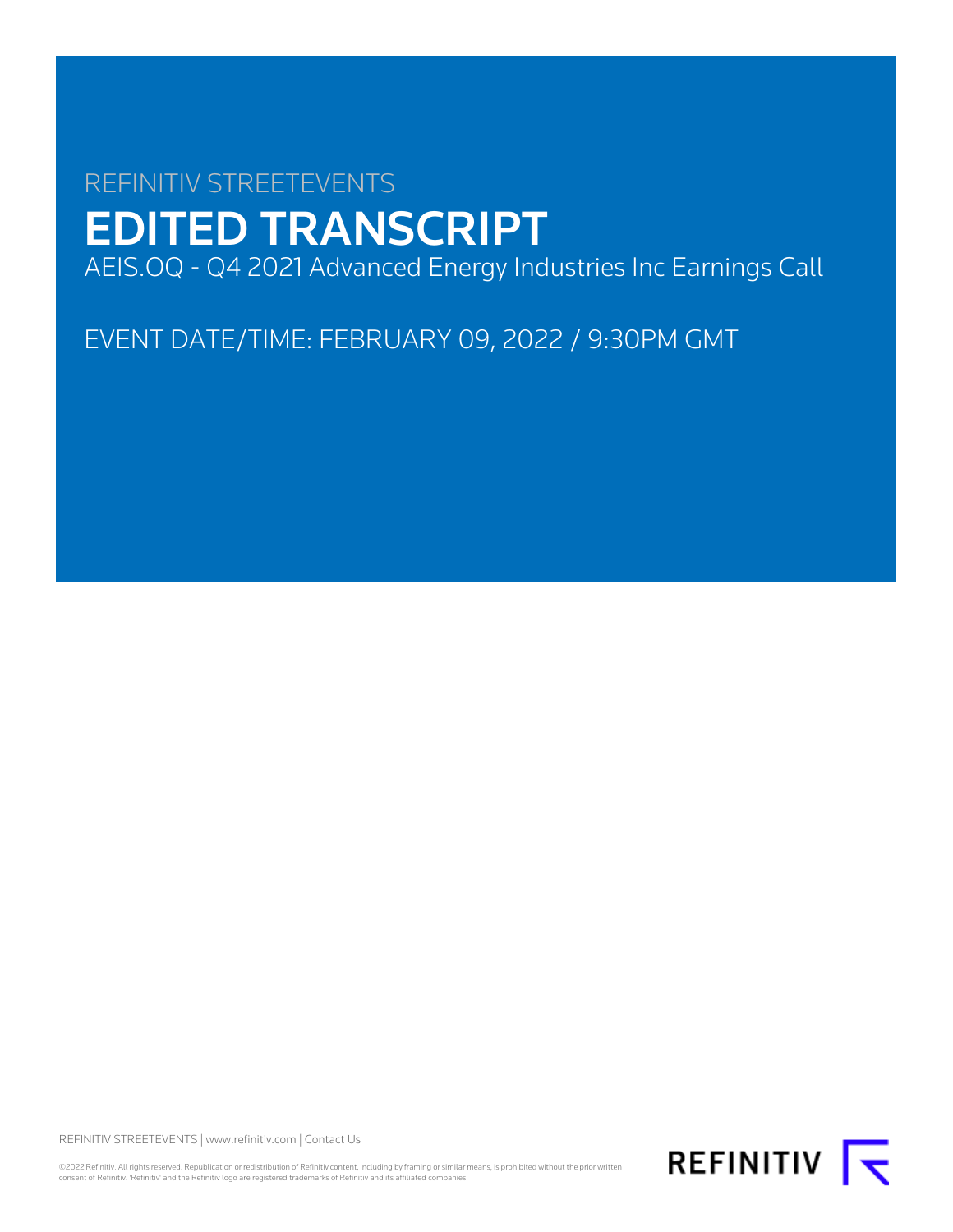#### **CORPORATE PARTICIPANTS**

**[Paul R. Oldham](#page-3-0)** Advanced Energy Industries, Inc. - Executive VP & CFO **[Stephen D. Kelley](#page-1-0)** Advanced Energy Industries, Inc. - President, CEO & Director **[Yeuk-Fai Mok](#page-1-1)** Advanced Energy Industries, Inc. - VP of Strategic Marketing & IR

## **CONFERENCE CALL PARTICIPANTS**

**[Krish Sankar](#page-6-0)** Cowen and Company, LLC, Research Division - MD & Senior Research Analyst **[Mehdi Hosseini](#page-8-0)** Susquehanna Financial Group, LLLP, Research Division - Senior Analyst **[Nathaniel Quinn Bolton](#page-5-0)** Needham & Company, LLC, Research Division - Senior Analyst **[Paretosh Misra](#page-11-0)** Joh. Berenberg, Gossler & Co. KG, Research Division - Analyst **[Pavel S. Molchanov](#page-10-0)** Raymond James & Associates, Inc., Research Division - Energy Analyst **[Robert Stephen Barger](#page-6-1)** KeyBanc Capital Markets Inc., Research Division - MD & Equity Research Analyst **[Thomas Robert Diffely](#page-9-0)** D.A. Davidson & Co., Research Division - MD & Senior Research Analyst

#### **PRESENTATION**

#### **Operator**

<span id="page-1-1"></span>Greetings. Welcome to the Advanced Energy Fourth Quarter 2021 Earnings Call. (Operator Instructions) Please note this conference is being recorded. I will now turn the conference over to your host, Edwin Mok, Vice President of Strategic Marketing and Investor Relations. You may begin.

#### **Yeuk-Fai Mok** - Advanced Energy Industries, Inc. - VP of Strategic Marketing & IR

Thank you, operator. Good afternoon, everyone. Welcome to Advanced Energy's Fourth Quarter 2021 Earnings Conference Call. With me today are Steve Kelley, our President and CEO; and Paul Oldham, our Executive Vice President and CFO. If you have not seen our earnings press release, you can find it on our website at ir.advancedenergy.com. There, you'll also find the Q4 earnings presentation.

Before I begin, I'd like to mention that we will be participating at several investor conferences in the coming months. Now let me remind you that today's call contains forward-looking statements. They are subject to risks and uncertainties that could cause actual results to differ materially and are not guarantees of future performance. Information concerning these risks can be found in our SEC filings. All forward-looking statements are based on management's estimates as of today, February 9, 2022, and the company assumes no obligation to update them. Medium and long-term targets presented today should not be interpreted as guidance.

<span id="page-1-0"></span>On today's call, our financial results will be presented on a non-GAAP financial basis unless otherwise specified. Excluded from our non-GAAP results are stock compensation, amortization, acquisition-related costs, restructuring expenses and unrealized foreign exchange gains or losses. A detailed reconciliation between GAAP and non-GAAP measures can be found in today's press release.

With that, let me pass the call to our President and CEO, Steve Kelley. Steve?

#### **Stephen D. Kelley** - Advanced Energy Industries, Inc. - President, CEO & Director

Thank you, Edwin. Good afternoon, everyone, and thanks for joining the call. We finished the year strong with revenue of nearly \$400 million in the fourth quarter, a new record for Advanced Energy. For the full year, we achieved revenue of \$1.46 billion, also a record performance. Demand

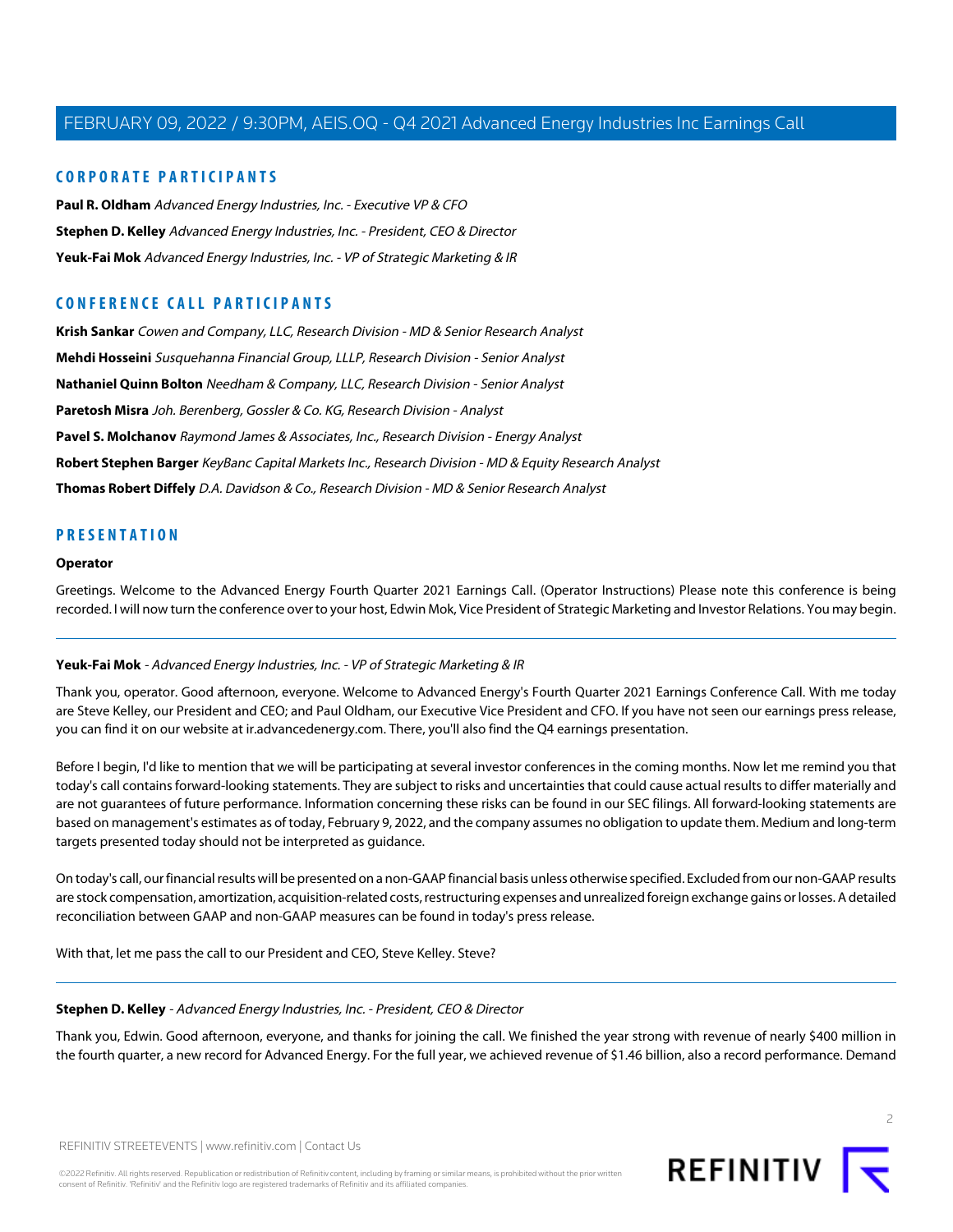for our products is very strong, and we carried a more than \$900 million backlog into 2022. We are also pleased with customer acceptance of our new products and technologies across a wide variety of applications.

During 2021, we fine-tuned our growth strategy, clarified our product road maps, added senior management talent and increased the operating tempo of the company. We successfully integrated 2 acquisitions, Versatile Power and TEGAM, which brought valuable medical, sensing and calibration expertise to Advanced Energy.

Our short-term financial performance remains constrained by IC shortages. However, it's important to note that our engineering and marketing teams remain squarely focused on developing market-leading technologies and products, which will drive the long-term profitable growth of Advanced Energy. And our sales teams are focused on taking those new technologies and products to customers throughout the world. At our core, we are all about precision power technology leadership and delivering that technology in a way which adds value for our customers.

Now I'll provide more color on our fourth quarter and full year performance. Fourth quarter revenue and earnings per share surpassed the high end of our guidance. We secured additional critical ICs, which enabled us to ship more product than originally anticipated. This ability to quickly turn incremental parts into product revenue stems from a decision we made last year to keep our factories fully staffed, even though component shortages were constraining output. This full staffing approach gives us the surge capacity we need to take advantage of unexpected or lumpy delivery of critical ICs. And it paid off for us in the fourth quarter.

Moving to the supply chain challenges. The semiconductor supply chain remains dynamic. Most of the ICs we buy are built on mature process nodes, and that is where most of the industry-wide capacity constraints are. Many of our suppliers are working diligently to expand capacity. And most of that incremental capacity is scheduled to come online later this year or in early 2023. In addition, we are working closely with our customers to qualify alternative ICs with better availability.

In summary, we expect that IC shortages will continue to be an issue for much of this year, although we do expect improvement in the second half as new capacity comes online and our qualification and redesign efforts bear fruit. We continue to pay abnormally high prices to secure critical ICs in short supply. We also continue to experience unexpected supply decommits from certain IC suppliers. Given these factors, we are taking a prudent approach to our near-term outlook.

Now I'd like to provide color on each of our target markets. Our fourth quarter shipments into the semiconductor market grew sequentially and year-over-year. For the full year, we achieved record revenue despite persistent supply issues. And over the past 2 years, our semiconductor revenue grew by 76%. In the first quarter of 2022, we expect to grow semiconductor revenue sequentially and year-over-year.

At the SEMICON West trade show in December, we launched 3 new products for the etch and deposition markets, which featured advanced control capabilities. Also in the fourth quarter, -- we won multiple new designs with our high voltage, critical sensing and embedded power products.

In the industrial medical market, our fourth quarter revenue was up sequentially and year-over-year on improved component availability. In fact, fourth quarter as well as full year revenue in this market hit an all-time high. We expect robust demand in the industrial medical market in 2022 and carry the substantial backlog into the first quarter. During the fourth quarter, we launched 3 new industrial and medical products. In addition, we secured design wins in medical, test and measurement, horticulture and solar cell manufacturing applications.

In the data center computing, telecom and networking markets, fourth quarter revenues were well ahead of expectations due to improved component availability. During the quarter, we launched our next-generation 48-volt power shelf, which features 97% efficiency and industry-leading power density. Our telecom revenue grew in the fourth quarter largely due to increased demand for 5G infrastructure equipment.

Now I'd like to touch on our strategy and some of the changes we've made in the past year to accelerate our growth initiatives. Our overall strategy is to drive profitable revenue growth by delivering best-in-class precision power solutions to customers in our target markets. Our customers rely on Advanced Energy's innovation and technical talent to solve their most challenging power delivery issues. The solutions we develop are typically proprietary and are the foundation of our long-term growth strategy.

REFINITIV STREETEVENTS | [www.refinitiv.com](https://www.refinitiv.com/) | [Contact Us](https://www.refinitiv.com/en/contact-us)

©2022 Refinitiv. All rights reserved. Republication or redistribution of Refinitiv content, including by framing or similar means, is prohibited without the prior written consent of Refinitiv. 'Refinitiv' and the Refinitiv logo are registered trademarks of Refinitiv and its affiliated companies.



REFINITIV T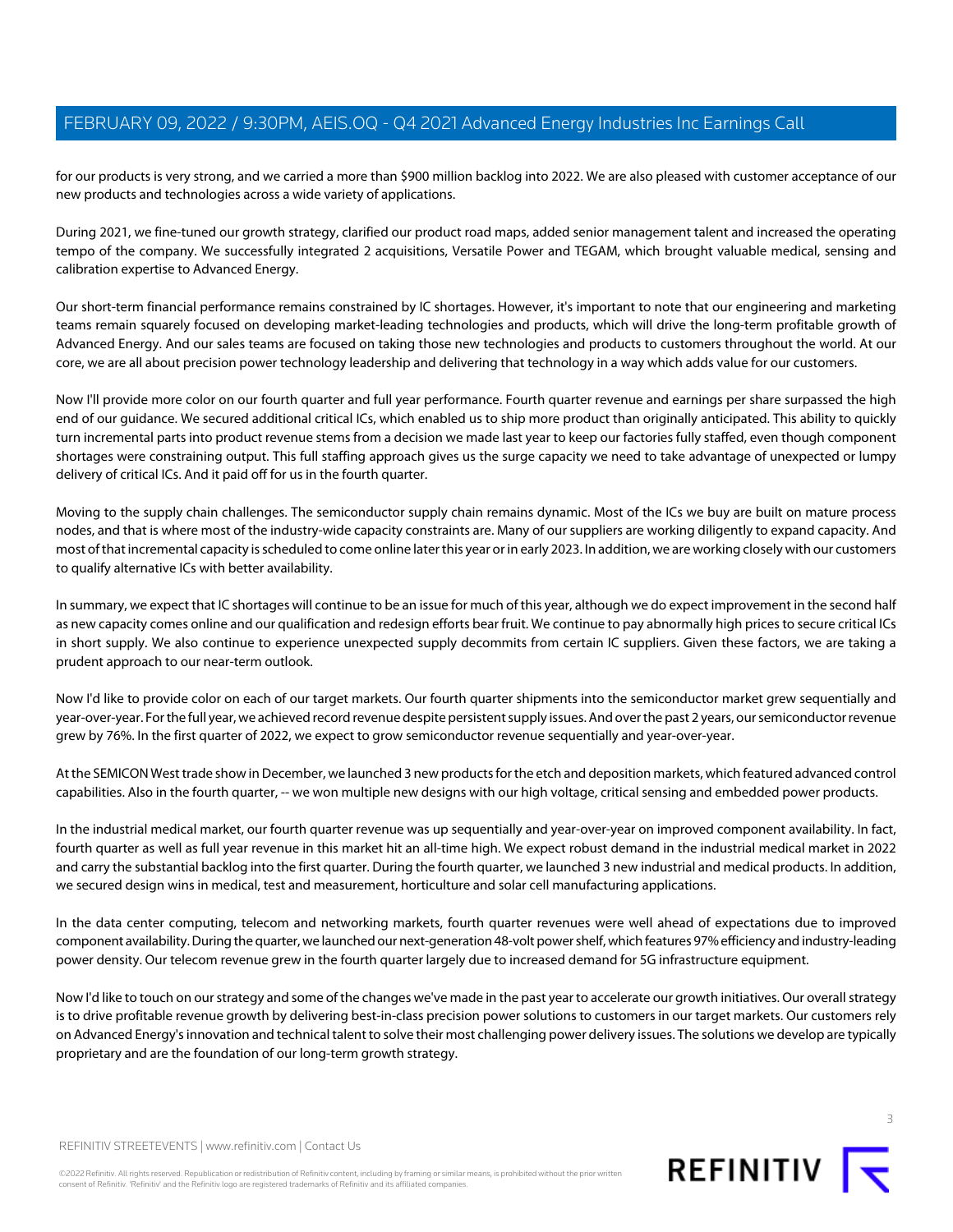During 2021, we reorganized our product development and marketing teams to improve the speed and efficiency of our new technology and product development processes. We put a new leadership team in place, funding long-time Advanced Energy leaders with new leaders from outside the company. The team works well together and our shared priorities are clear.

In addition, we have allocated more engineering resources to the semiconductor, industrial and medical markets. We expect to increase our new product output and win more designs in these markets.

Finally, we have taken major steps to strengthen our operations and supply chain organization. We believe that we are well prepared to quickly turn, improve component availability into product revenue.

In closing, demand for our industry-leading precision power solutions remains extremely strong. We expect that a gradually improving supply chain environment, coupled with our shortage mitigation actions will drive revenue growth in the second half of the year. As a company, we remain focused on accelerating the execution of our long-term strategy to bring best-in-class precision power solutions to customers in our target markets.

<span id="page-3-0"></span>Paul will now review our financial results and provide detailed guidance.

#### **Paul R. Oldham** - Advanced Energy Industries, Inc. - Executive VP & CFO

Thank you, Steve, and good afternoon, everyone. In the fourth quarter, we delivered revenue and earnings per share above the high end of our guidance ranges. Good execution by our team allowed us to secure additional parts, increase factory output and begin to recover material cost premiums we've incurred. Demand also increased with our backlog growing another 20% to \$928 million.

Our strong Q4 performance demonstrates that as we receive parts, we are able to quickly convert that supply to revenue. Looking forward, however, industry-wide supply constraints persist and the environment is very dynamic. As a result, we continue to plan prudently in the near term that see significant pent-up earnings potential as the supply environment improves.

Now let me go over our financial results. Fourth quarter revenue was a record \$397 million, up 15% sequentially and 7% year-over-year. Sales into Semiconductor were \$179 million, growing 3.4% sequentially and 8% from last year. Demand remains strong, driven by robust fab investments, and we expect Semiconductor revenue to grow sequentially again in the first quarter. Revenue from our Industrial and Medical markets grew 22% sequentially and 5% from a year ago to a record \$99 million. We secured more parts than anticipated, allowing us to achieve the strong performance. Customer demand was broad-based, and our backlog in this market increased again this quarter.

Data Center Computing revenue rebounded to \$80 million, up 29% sequentially and 23% year-over-year. Telecom and Networking revenue was \$39 million, up 31% sequentially, driven by strong telecom shipments to 5G infrastructure, but down 16% year-over-year as a result of our portfolio optimization actions.

Non-GAAP gross margin for the quarter declined slightly to 35.5%, mostly related to increased material costs and unfavorable mix. In addition, during the quarter, we recovered from our customers a portion of the premiums we have incurred for purchasing high-cost materials. These premium recoveries benefited revenue but negatively impacted gross margin percentage by approximately 150 basis points. We expect increased material costs and premium recoveries to continue to impact our gross margin percentage in the near term but to improve later in the year.

Non-GAAP operating expenses were \$86.1 million, up \$2.5 million from last quarter. The sequential increase was due to investments in critical programs and higher SG&A expense. Operating margin for the quarter was 13.8%. Other expense was \$2.5 million including \$1.2 million of interest expense and \$700,000 of foreign exchange losses. We expect other expense to be in the \$2 million range going forward.

Our non-GAAP tax expense was approximately \$850,000. The lower-than-expected tax cost was largely due to a year-end discrete benefit. Excluding this item, the adjusted tax rate would have been approximately 12.5% on a favorable mix of foreign earnings and increased R&D tax credits. Looking forward, we continue to expect our GAAP and non-GAAP tax rate to be in the 15% range. Earnings for the quarter were \$1.36 per share compared to \$0.89 last quarter. Excluding the discrete tax benefit, earnings would have been \$1.21 per share.



 $\Delta$ 

REFINITIV STREETEVENTS | [www.refinitiv.com](https://www.refinitiv.com/) | [Contact Us](https://www.refinitiv.com/en/contact-us)

©2022 Refinitiv. All rights reserved. Republication or redistribution of Refinitiv content, including by framing or similar means, is prohibited without the prior written consent of Refinitiv. 'Refinitiv' and the Refinitiv logo are registered trademarks of Refinitiv and its affiliated companies.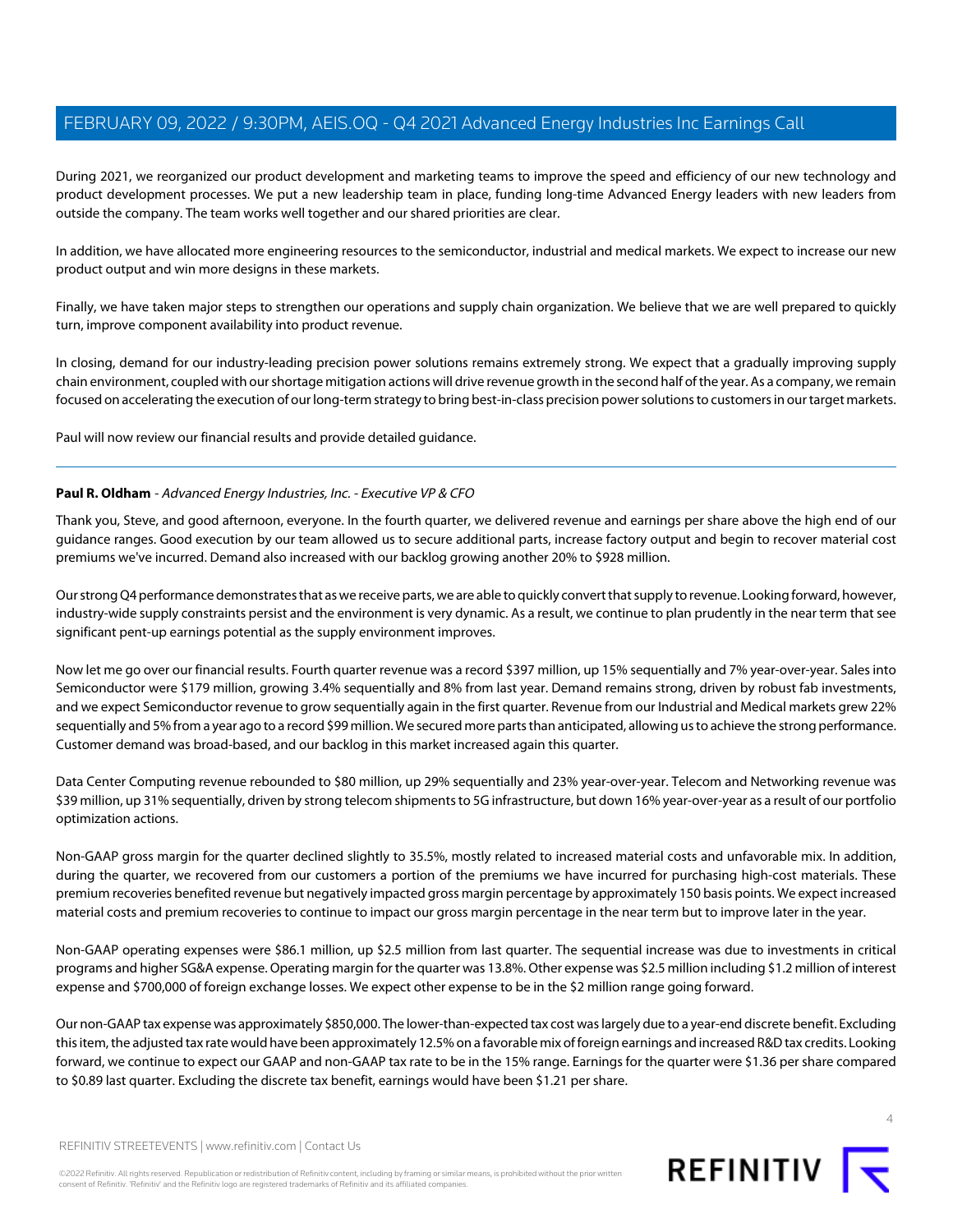Turning now to our full year 2021 financial results. We achieved record revenue of \$1.46 billion, up 3% from 2020 despite the COVID-related impact on our operations and the industry-wide supply constraints. Semi revenue grew 16%, and Industrial and Medical revenue grew 9%, both to record levels. Sales into the Data Center Computing and Telecom Networking markets declined due to supply constraints of critical ICs and our portfolio optimization actions. Increased material costs related to supply constraints was the primary factor impacting our gross and operating margins. As a result, 2021 non-GAAP earnings declined year-over-year to \$4.78 per share.

Turning now to the balance sheet. We ended the fourth quarter with total cash of \$547 million and net cash of \$154 million. Cash flow from continuing operations for the quarter was approximately \$35 million and CapEx was \$9.2 million. We made debt principal payments of \$5 million and paid \$3.8 million in dividends. In addition, we repurchased \$21.5 million of common stock at \$85.12 per share as part of our opportunistic share repurchase program.

Days of net working capital in Q4 decreased to 118 days on higher revenues. Inventory decreased slightly on a dollar basis and turns improved to 3.1x. We expect to see some upward pressure on inventory in the near term based on demand, but believe this investment allows us to respond quickly to customer demand as critical part shortages abate, and represents upside to operating cash flow over time.

Days payable fell to 68 days and DSO decreased to 54 days. For the full year of 2021, we generated \$141 million of cash flow from continuing operations despite our investment in raw materials inventory while we await critical parts. In addition, we used \$78.1 million to repurchase over 900,000 shares of our common stock during the year.

Now let me turn to guidance. We expect the supply environment to remain dynamic, with continued risk on timing of critical component deliveries. While our order book increased even after the strong Q4, we expect revenue will continue to be paced by supply. As a result, our Q1 outlook remains largely unchanged from the view we provided last quarter. We expect Q1 revenue to be approximately \$360 million, plus or minus \$20 million.

Our Q1 guidance assumes Semi revenue will grow sequentially, while revenues in the other markets will decline limited by availability of parts. We expect Q1 gross margin to improve slightly on lower volume. Overall material costs remain elevated, but we expect more favorable product mix and relatively lower material premiums and related recoveries. We expect operating expenses to be up slightly. As a result, we expect Q1 non-GAAP earnings per share to be \$0.94, plus or minus \$0.25 based on a share count of approximately 37.7 million shares.

Before I open it up for questions, let me make some comments beyond the current quarter. We entered 2022 with strong demand and record backlog with greater than 70% mix of proprietary products that can largely be shipped as soon as we can secure parts. Based on this, last quarter, we provided an outlook that called for revenue of over \$400 million per quarter as supply improves towards the end of 2022. While we do not expect meaningful improvement in the first half, we remain confident in our ability to achieve these revenue levels or higher on a sustained basis as parts become available.

In addition, as premium costs normalize, we believe we can deliver greater than \$6 per share of annualized earnings exiting this year with additional pent-up earnings potential in 2023.

With that, let's take your questions. Operator?

## **QUESTIONS AND ANSWERS**

#### **Operator**

(Operator Instructions) Our first question comes from the line of Quinn Bolton with Needham & Company.



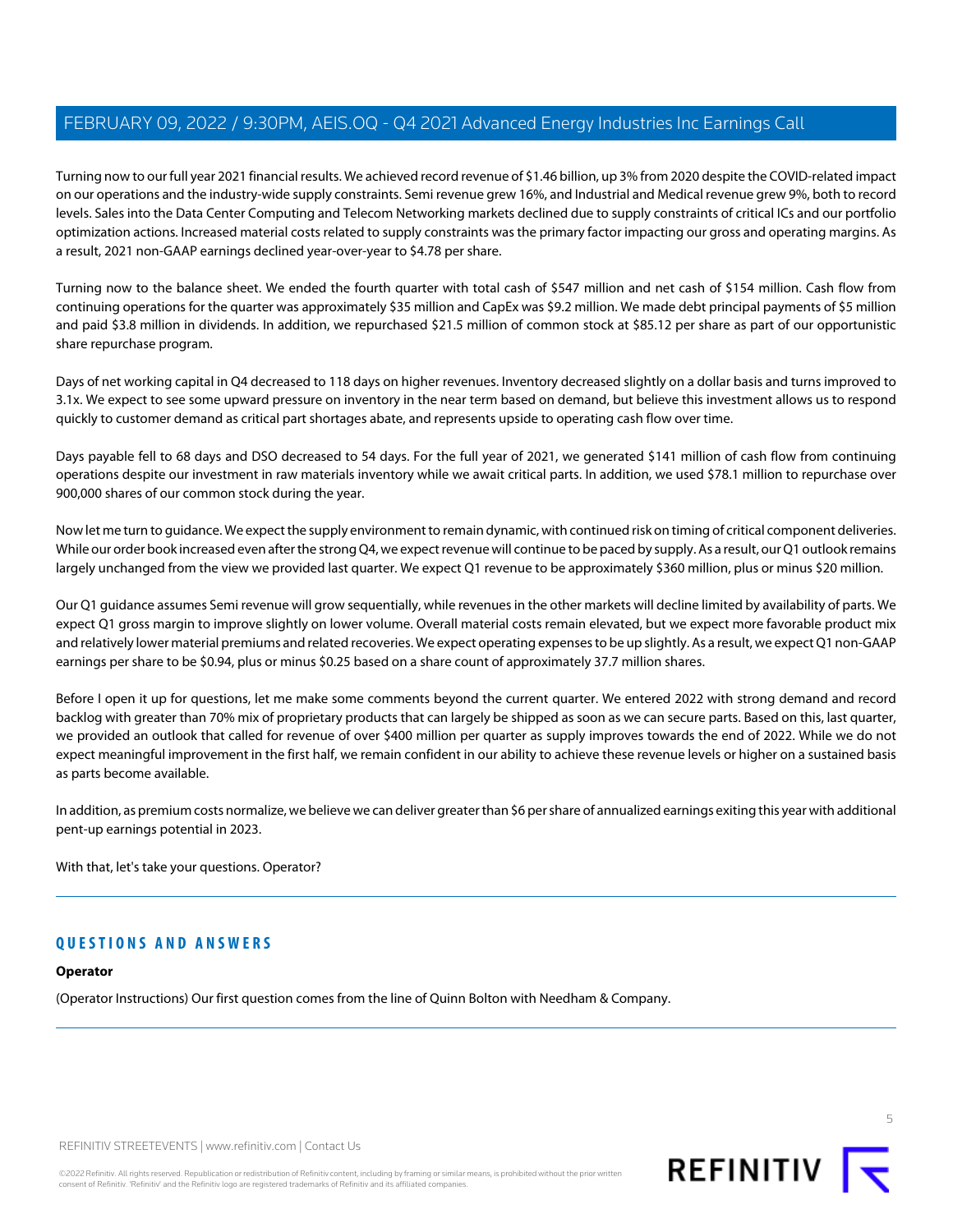#### <span id="page-5-0"></span>**Nathaniel Quinn Bolton** - Needham & Company, LLC, Research Division - Senior Analyst

Nice execution in the fourth quarter. I guess looking at the strengths and the components you were able to secure in Q4, I have to assume your guidance implies that you think your components received in the March quarter are probably down about 10% or sort of in line with the revenue guide. Is that the way you're looking at component availability in the first quarter?

#### **Stephen D. Kelley** - Advanced Energy Industries, Inc. - President, CEO & Director

Yes, Quinn, let me make a comment. This is Steve Kelley. So in Q1, we're looking at our current line of sight for parts. So what we can see in front of us over the next 7 or 8 weeks until the end of the quarter. The second thing we're trying to do with our guidance in Q1 is to make sure we've got a relatively high degree of confidence in our midpoint guide. I think there's always a chance, we'll do better. But it's very hard to forecast these critical IC deliveries. Last quarter, we were surprised on the upside with an unexpected lumpy delivery of ICs. And we hope that happens again, but we can't forecast it.

#### **Nathaniel Quinn Bolton** - Needham & Company, LLC, Research Division - Senior Analyst

So it sounds like that lumpiness that allows you to beat the fourth quarter is truly lumpy, and you haven't seen that activity continuing in the month of January and February to date at the same level you saw in Q4?

#### **Stephen D. Kelley** - Advanced Energy Industries, Inc. - President, CEO & Director

It's hard to characterize. I think we have received what we expected to receive so far this quarter. Typically, most of the action takes place in the second half of the quarter as our suppliers reallocate their product. That's a pretty dynamic process. So it's hard to forecast.

#### **Nathaniel Quinn Bolton** - Needham & Company, LLC, Research Division - Senior Analyst

Understood. And then for Paul, so I was hoping you could give us a little bit more color on the premium recovery that you talked about. Premium recovery to me sounds like you're able to pass along some higher input costs or you're able to charge a higher price for your products, but I think you said that, that premium recovery actually was a drag on gross margins, but I think you said 150 basis points. Maybe I misheard, but can you just spend a minute and explain what's going on there with the premium recovery?

#### **Paul R. Oldham** - Advanced Energy Industries, Inc. - Executive VP & CFO

That's right. It's a good question, Quinn. So as we've noted, we're paying, in some cases, significant premiums to get parts sometimes just on the open market. Our customers support us getting those parts because it's sometimes the only path to getting product to them. And so we've been able to increasingly pass along that cost to them. However, when we pass that cost along to them, essentially, we're receiving revenue that covers the cost of those parts. So it's essentially revenue at 100% cost.

And so it's helped our revenue in the quarter, but it increased our cost sort of at an equivalent level. Now the good news is we recovered that cost. Otherwise, we would have just had the cost. But that's why you see a negative impact to the gross margin percent because you have more revenue going through not at our traditional margins but more at a cost recovery level.

#### **Operator**

And our next question comes from the line of Steve Barger with KeyBanc Capital Markets.

REFINITIV STREETEVENTS | [www.refinitiv.com](https://www.refinitiv.com/) | [Contact Us](https://www.refinitiv.com/en/contact-us)

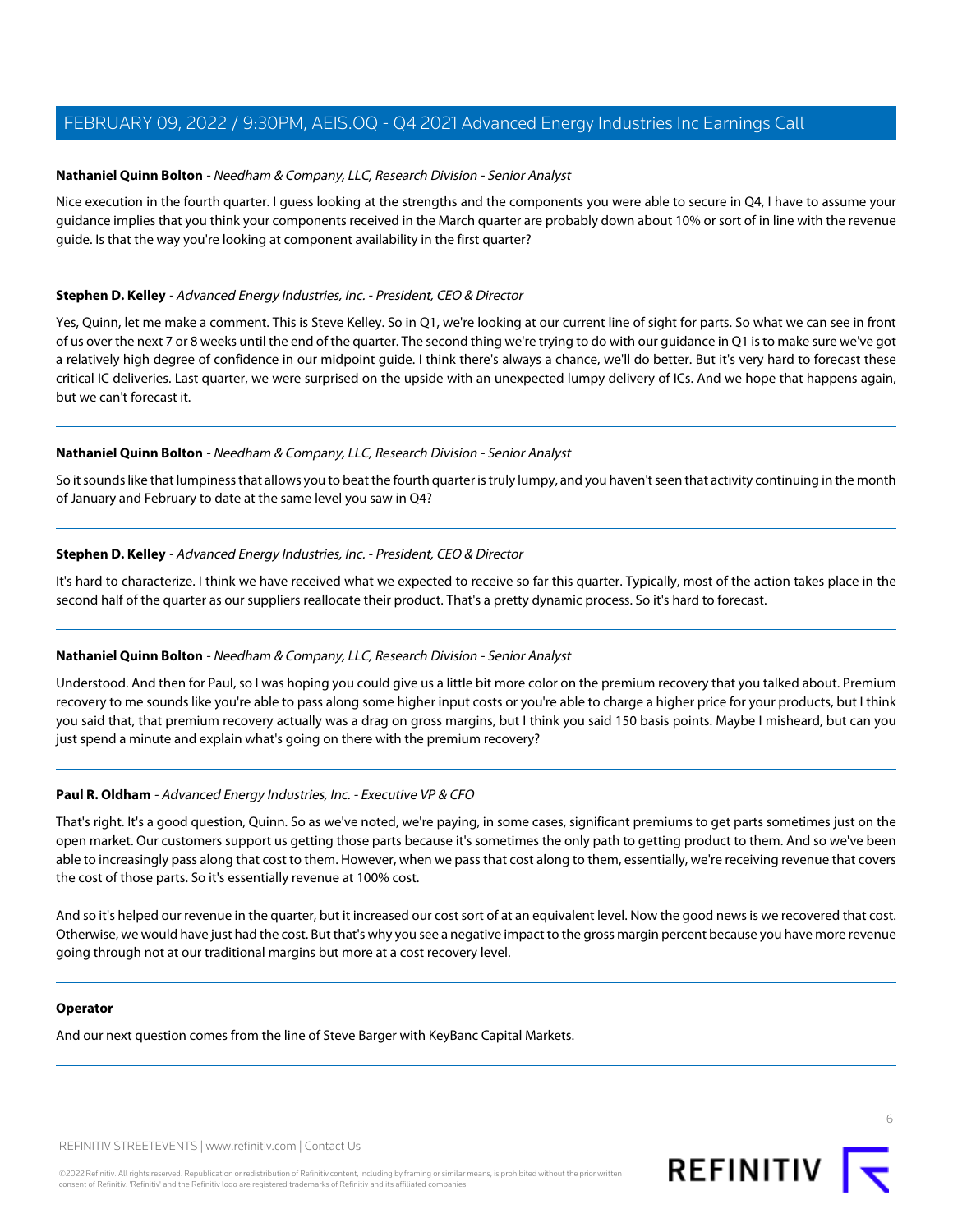#### <span id="page-6-1"></span>**Robert Stephen Barger** - KeyBanc Capital Markets Inc., Research Division - MD & Equity Research Analyst

How much of the backlog is currently work in progress? And just waiting on ICs, I'm just trying to get a sense for how that will affect the working cap and cash flow as the year progresses?

#### **Paul R. Oldham** - Advanced Energy Industries, Inc. - Executive VP & CFO

Yes. I think the way to think about it, Steve, is when we look at what we would consider delinquent backlog, the product the customer was already wanting and that they want in the coming quarter, we would characterize more than 50%, maybe 60% or more is sort of shippable in the next quarter just awaiting those critical parts. Now we're not going to be able to ship all that because there's no way we'll get those parts in time, but it tells you that it's a very current backlog.

Now we've seen increases in the backlog that go out 1 or 2 or 3 quarters as well, but the vast majority is shippable as soon as we can build it. I think that's the way to think about it. And what that really means is that as we're able to get the critical parts and then increase our output, then we should be able to recover it pretty quickly. That's why we've kept the capacity in the factory. That's why we've kept everything on the ready. That's one reason why our other inventories are up higher than they've been because we have most of the full kits from any of these products and backlog, we just don't have some of the critical parts.

I think Q4 is an example of where we were able to get some parts, and we were able to turn around this very quickly, and you saw a little burst in revenues as a result of that. So it all comes down to how quickly and when we receive these critical parts. But certainly, as we look across the year and supply environment improves, it's what gives us confidence that we could operate at a much higher level in revenue and a much higher level of earnings as parts become available.

#### **Robert Stephen Barger** - KeyBanc Capital Markets Inc., Research Division - MD & Equity Research Analyst

Yes. I guess to that point, I know you started requalifying new suppliers last year. And you mentioned that those efforts are underway, but can you be a little more specific about potential timing of that process? And realistically, when you could see some benefit that could help you start to draw down that backlog?

#### **Stephen D. Kelley** - Advanced Energy Industries, Inc. - President, CEO & Director

Yes. I think the team has done a good job working with our customers to quickly qualify alternate parts and also, in some cases, do redesigns of existing boards to accommodate new parts. So I think that, that has progressed very well. We expect the major impact to occur in the second half of this year. So we're seeing some positive effect in the first half, but most of it will take place in the second half of 2022.

#### <span id="page-6-0"></span>**Operator**

Our next question comes from the line of Krish Sankar with Cowen and Company.

#### **Krish Sankar** - Cowen and Company, LLC, Research Division - MD & Senior Research Analyst

I had a couple of them, too. First one, Steve, when I look at your Semi revenues last year, you said you grew 16%, and I understand supply constraints kind of really limited that growth. But if you look at your U.S. peer who has also experienced similar constraints. any business could almost twice your growth rate? So I'm kind of curious what's going on with your Semi revenue? Then I have a follow-up.

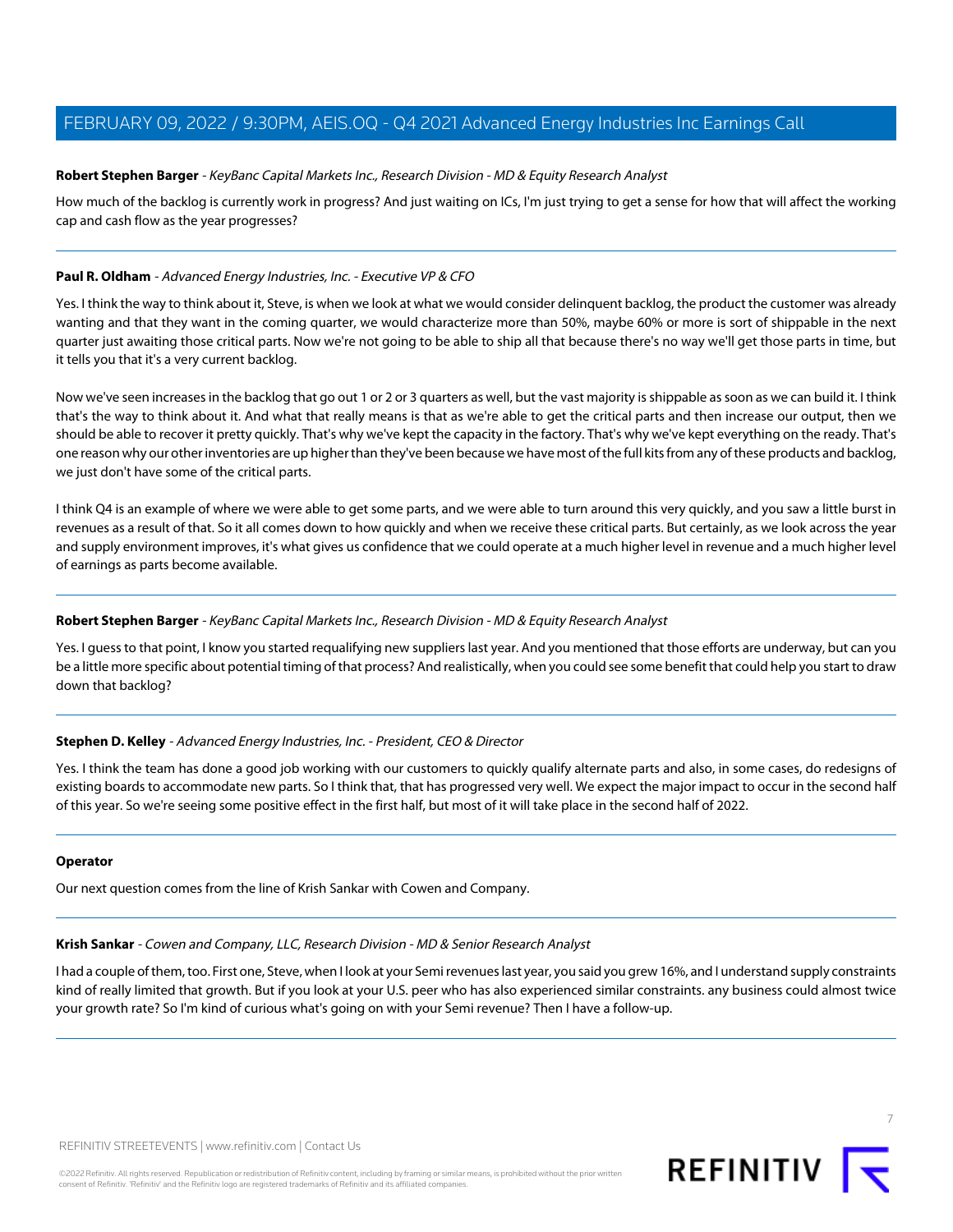#### **Stephen D. Kelley** - Advanced Energy Industries, Inc. - President, CEO & Director

Yes. Let me answer your question in 2 parts, Krish. I guess the first is the strategic share, right? And that's really determined by wins or losses in our core market, which is conductor etch. And what we're seeing so far is that we're winning all the major opportunities there in conductor etch. So I think we're doing a pretty good job defending our strongest products.

In addition, we have some new technologies that will allow us to grow share in the coming years in some new areas like RPS and dielectric. Because I think when you're looking strategically at market share, you need to take a look at your design ends and then the time lag between design ends and production. But I feel pretty good about where we're at.

Your question is more on a tactical market share. And I guess our starting point would be 2020. If you look at the 2-year period, we've grown our Semiconductor revenues by 76%, which is ahead of WFE. We grew -- we outgrew in 2020 because our customers ordered early for the burst in 2021. And we underperformed quite frankly, in 2021 because of the parts issues that we ran into.

So our objective is to get better in 2022 from a shipment standpoint in semiconductor. So we intend to keep up with demand and also start rebuilding the hub inventories because last year, our customers cope with our shipping problems by eating into their hub inventory. And now we have to help them rebuild that inventory.

#### **Krish Sankar** - Cowen and Company, LLC, Research Division - MD & Senior Research Analyst

Got it. Got it. And then a follow-up for Paul. And I'm just trying to look at the linearity of the numbers in income statement. It looks like as the year progresses, your revenue should improve, and if and when supply constraints ease, you can hit like a \$400 million run rate in quarterly revenues and the same in the second half gross margin should be better, a, is that right? And then how to think about OpEx? I try to do the math, it seems like your OpEx is going to outgrow revenue growth this year 2022, am I right?

#### **Paul R. Oldham** - Advanced Energy Industries, Inc. - Executive VP & CFO

Yes. So a couple of things, Krish. The first is that you're right. We would expect results to improve over the course of the year. But it's important to think about the seasonality of that. We do think that the parts environment that we're in continues to be challenging, and we expect that to continue not only to Q1 but into Q2 as well. And many of the actions that we have taken internally around part redesigns. And even when we look at when more parts are going to becoming available, we believe that's more in the second half. So we would expect to see Q2 very similar to Q1 when we look at our outlook just based on parts availability.

Now as those parts become available, as I mentioned earlier, I think we have upside to our revenue levels, which is why we've said that we expect to be able to exit the year at this \$400 million rate or better.

And the second thing is, as this supply chain situation normalizes, and we don't have these, I'll say, premium costs where we're paying for higher-priced parts on the open market, that's going to also have a significant improvement in gross margin, which allows us, we think, to get to an exit rate of \$6 a share and -- an annualized exit rate of \$6 a share.

So we do think that the key to this is just parts availability and that there's a lot of pent-up earnings in the company. The question is timing and our best view of that timing is it second half. And exiting the year, we should be performing at a much higher financial level. Now you're right about operating expense, what we think operating expenses are going to be up about 6% year-on-year if you look at all the pieces. Most of that's inflationary, but you do have a little more cost from acquisitions we made during the year that have a full year next year. And because revenues are relatively flattish at the beginning of the year, if you just do the math, you'll see that the operating expense growth is probably a little bit higher than revenue.

Having said that, we believe that even with that growth, that exit rate of over \$400 million in revenue and \$6 per share annualized contemplates that operating expense growth. So we don't think it makes sense to cut costs in this environment. It's a supply-constrained environment. We've

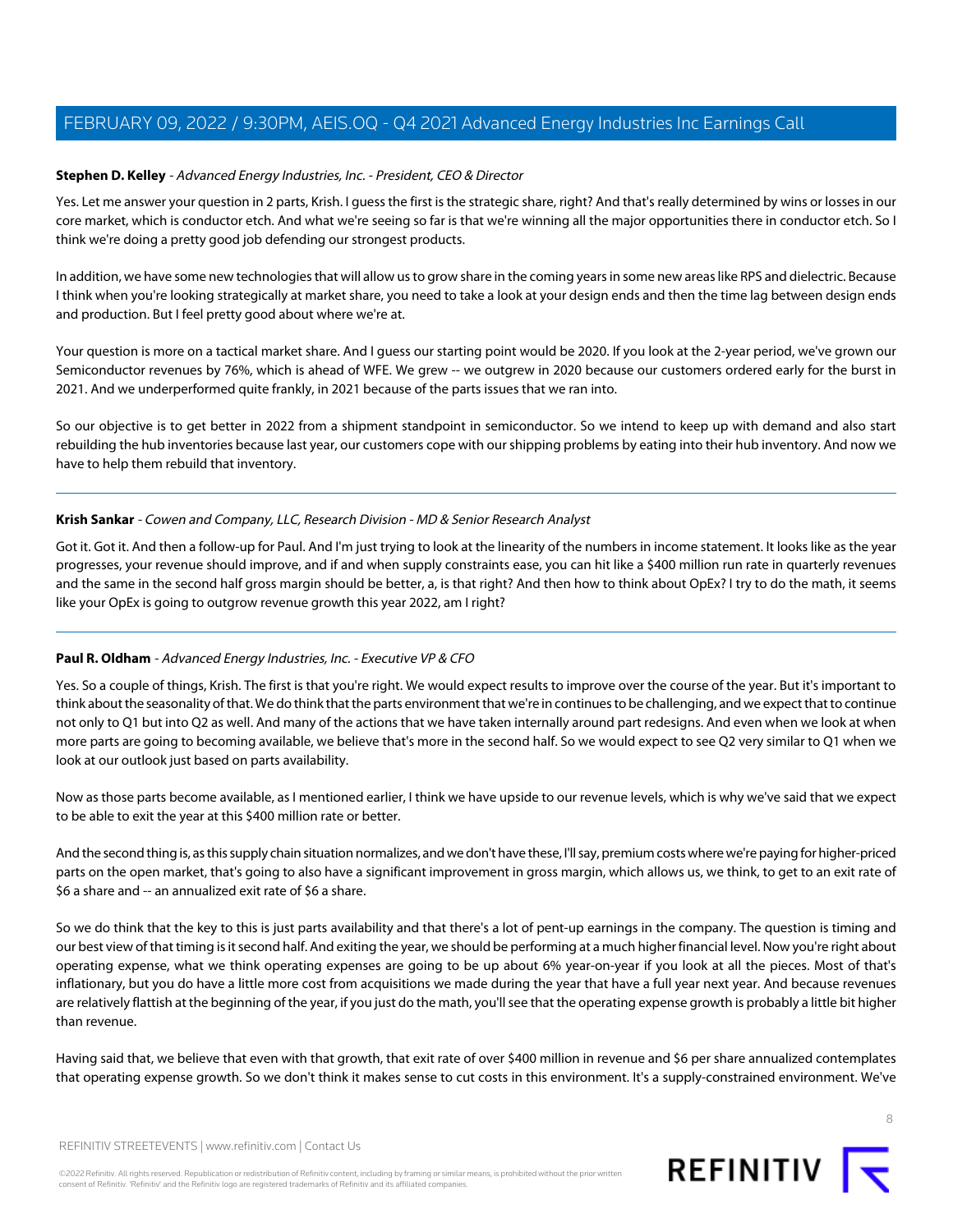continued to invest in our critical programs in our people. We are seeing some inflationary pressures. We've taken some actions to combat that around efficiency and some reorganization that Steve's talked about. But fundamentally, we believe there's a lot of pent-up earnings in the model, and it makes sense to continue to invest through this soft spot that's created by the part shortages.

#### **Operator**

<span id="page-8-0"></span>Our next question comes from the line of Mehdi Hosseini with SIG.

#### **Mehdi Hosseini** - Susquehanna Financial Group, LLLP, Research Division - Senior Analyst

I joined the call late, so I apologize for repeating your question already being asked. Steve, I understand you may not want to comment on WFE. but some of your OEM customers have talked about \$100 billion WFE this year, which is very substantial and hitting new highs. And I'm just wondering, when you talk about component availability in the second half of the year, should we assume that the way you're catching up with component and your shipment accelerate into the second half, would that be enough to support \$100 billion WFE? And I have a follow-up.

#### **Stephen D. Kelley** - Advanced Energy Industries, Inc. - President, CEO & Director

Yes, Mehdi, that's a tough one. I think all indications from our customers are the 2022 and 2023 are going to be extremely strong. And if you take a look at the underlying fundamentals, they're very positive, right? So the trend towards 5G and artificial intelligence and Industry 4.0, et cetera, are driving some pretty strong secular growth. I think the other trend that's important is many of the customers for chips are moving to adjusting case inventory posture, which means not only just buying what they need but also putting some insurance in place from a parts standpoint.

And finally, you've got the number of regions in the world trying to become self-sufficient in chips, which is driving even more equipment. So I think WFE is likely to grow quite well in 2022. And probably, as an industry, we're going to be limited by parts, right? So it hits us, it hits the rest of the critical subsystem suppliers and it hits our customers. And so we all have to work together and make sure we get the parts we need to expand capacity in this very important ecosystem.

#### **Mehdi Hosseini** - Susquehanna Financial Group, LLLP, Research Division - Senior Analyst

Sure. And just a follow-up to that. The same OEMs have a consistent message that this is secular and we are in a new paradigm shift, especially with localization and WFE will continue to grow probably through 2025. And given the premises what are the opportunities? Or what would it take for your OEM customer to become a partner with you and co-invest for supply chain, for hub inventory management so that once we come out of this later this year, both parties are able to help each other and benefit from these secular trends?

#### **Stephen D. Kelley** - Advanced Energy Industries, Inc. - President, CEO & Director

Yes. Mehdi, I think really it's not a question of money. We have the ability to expand our own capacity relatively quickly and at relatively low cost. The issue is getting the part. So it's really our suppliers expanding their capacity and their ability specifically to build more product at older nodes. So almost everything we buy is 28 nanometers to 180-nanometer type product. So it's mature. And it's been in contention this year as the automotive industry came back to life and basically economies boomed around the world. So we're all fighting for that limited capacity.

So what's happening today is we're seeing the [IDMs] make more investments in older nodes. And we're also seeing the same things happening at the foundries. So it takes some time to bring the capacity down, but it will come. And I think over the next 6 to 12 months, we're going to see things settle down.

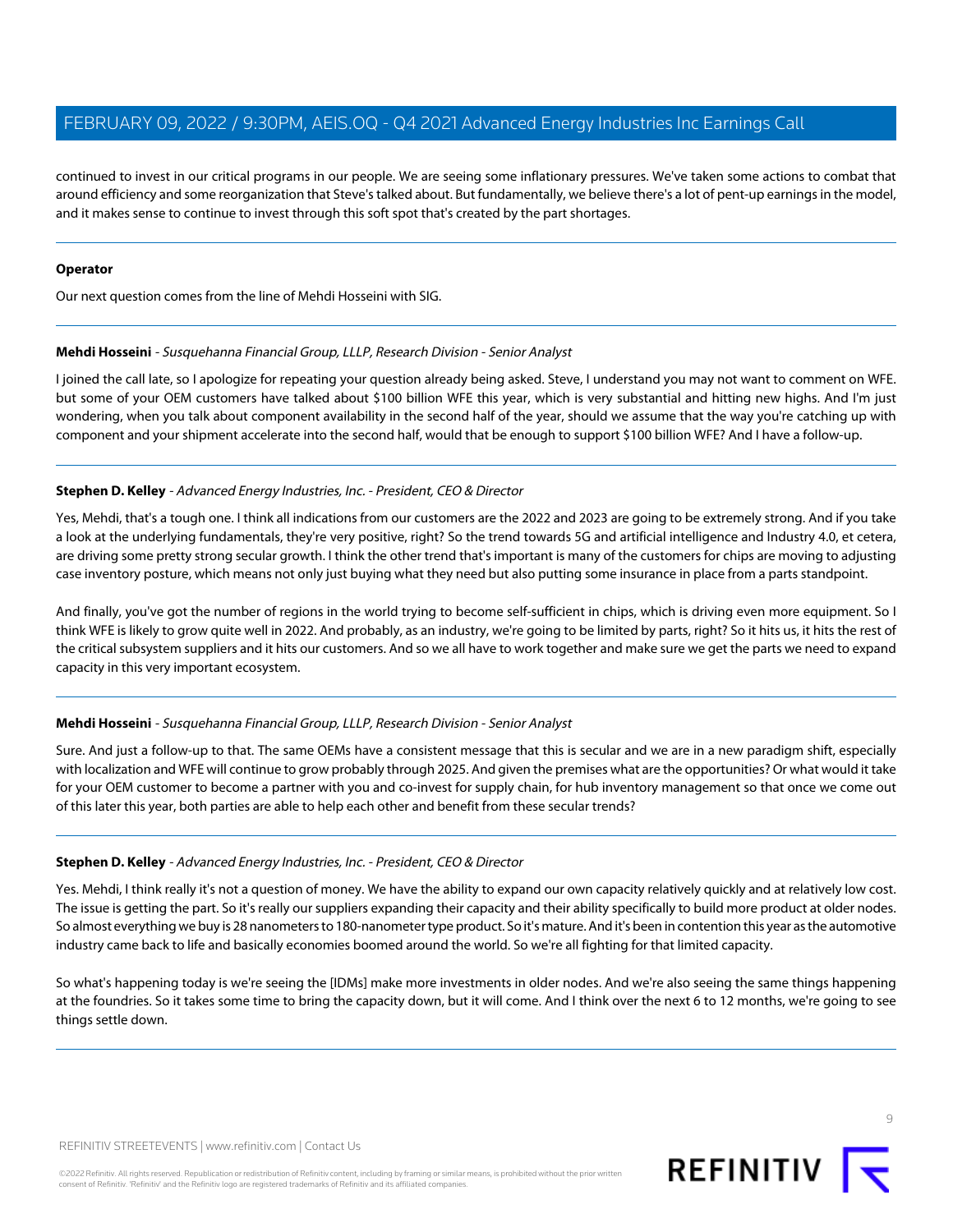#### **Operator**

Our next question comes from the line of Tom Diffely with D.A. Davidson.

#### <span id="page-9-0"></span>**Thomas Robert Diffely** - D.A. Davidson & Co., Research Division - MD & Senior Research Analyst

Steve, just following up on Mehdi's question. So they think the OEMs will require you to hold a larger inventory going forward or maybe have a larger hub inventory going forward?

### **Stephen D. Kelley** - Advanced Energy Industries, Inc. - President, CEO & Director

Well, yes, I think that 2 things will happen. One is our OEM customers will rebuild their safety stocks, and they may adjust those stocks a little bit depending on their risk tolerance. So that's probably going to be good news for us. The second is we're examining our own supply chain. And where we can, we're going to build inventory where we identify weak links. And we're also going to upgrade. So in many cases, we're buying parts that are built in factories that may not have a long-term expansion plans. And so at that point, it's up to our engineers to upgrade the technology so that we're using parts that will be available and plentiful for many years to come. So those 2 actions will be proceeding this year.

#### **Thomas Robert Diffely** - D.A. Davidson & Co., Research Division - MD & Senior Research Analyst

Okay. Great. And maybe just a little bit more color on the supply dynamics. When you get a slug of product like you did in the fourth quarter, is that driven by your core suppliers just giving you more allocation? Are they actually producing more? Are you finding new suppliers or possibly even buy markets?

## **Stephen D. Kelley** - Advanced Energy Industries, Inc. - President, CEO & Director

Well, in this case, there was a couple of our core suppliers who allocated more to us. And there's a lot going on behind the curtain, quite frankly, that we don't see, but we're certainly happy to see the parts show up in our dock, and we put them into products and ship those products very quickly. And I think that's the power of our model, which is we've maintained full staffing and full capacity throughout the company despite the part shortage, so when we do get those upsides, we could turn them into revenue very quickly.

#### **Thomas Robert Diffely** - D.A. Davidson & Co., Research Division - MD & Senior Research Analyst

Okay. Great. And then, Paul, you talked a bit about the telecom business being down a bit on a year-over-year basis. How much of that was your portfolio optimization versus supply issues?

#### **Paul R. Oldham** - Advanced Energy Industries, Inc. - Executive VP & CFO

It's both. But I think if you -- I mean I'd have to think about it a little bit, but I'd say it'd probably be fair to say that it's half, 50-50 particularly in the fourth quarter a year ago, we had a very strong quarter in telecom and networking because we saw customers essentially buying ahead of products, ahead of price changes or phase-outs.

And then as you recall, in Q1, we moved to a lower number in the low 30s that we said was sort of a new baseline. Now we've had good demand off that new baseline this year that we've not been able to fill because of parts. And I think you saw a little bit of a glimpse of we got some parts in the fourth quarter, and we were able to bring that number up. So it's a combination of both things occurring.

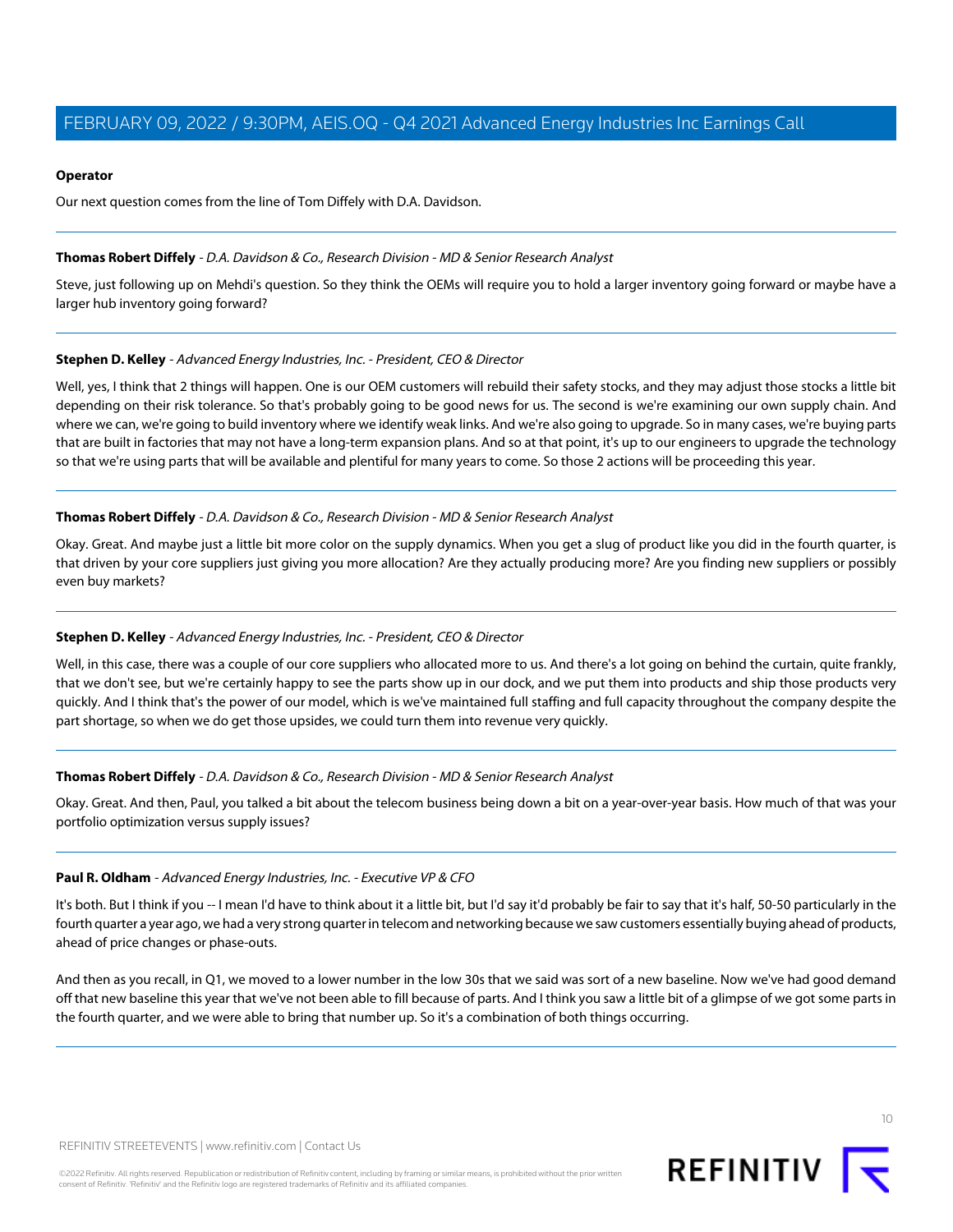#### **Thomas Robert Diffely** - D.A. Davidson & Co., Research Division - MD & Senior Research Analyst

Okay. And then last question here. When you look at the optimization, are you done with that process? Or is there still more to do?

#### **Paul R. Oldham** - Advanced Energy Industries, Inc. - Executive VP & CFO

I think in telecom and networking that's largely done, we tried to do this optimization effort, which is kind of an ongoing effort to kind of feather it in and blend it in, we don't want to put any of our customers in a difficult situation. We're trying to do this in a bit of an elegant way. I just think in that particular market, it ended up being more visible around that calendar year end. But we're constantly looking at how do we improve our portfolio, how do we raise prices in areas we have lower margins, how do we focus our engineering resources on areas that have more differentiation. So I'd say it's more of an ongoing process, but it shouldn't be as visible overall as what we saw in Telecom and Networking last year.

#### **Operator**

<span id="page-10-0"></span>And our next question comes from the line of Pavel Molchanov with Raymond James.

#### **Pavel S. Molchanov** - Raymond James & Associates, Inc., Research Division - Energy Analyst

Mine are actually not about the supply chain, believe it or not. In -- we're in the third year of COVID. And I wanted to ask what is the kind of near-term outlook for medical or the medical component of your Industrial & Medical segment. So are you seeing any deceleration in health care application demand as the pandemic kind of subsides, so to speak?

#### **Stephen D. Kelley** - Advanced Energy Industries, Inc. - President, CEO & Director

Yes. We're seeing indications of increased activity both on the revenue side as well as the design side. And so we're quite happy with the level of design wins that we're earning in that market. And also, we're seeing medical revenue pickup. So I think 2022 will be a good year for the for the medical market and a good year for us.

#### **Pavel S. Molchanov** - Raymond James & Associates, Inc., Research Division - Energy Analyst

Okay. Interesting. That's a little counterintuitive. And then on the dividend. So I guess this quarter marks the 1-year mark of your institution of dividend, given that the yield on the stock, obviously, is pretty moderate, 50 basis points. Any perspective on moving to a progressive dividend policy or just -- any thoughts on that front?

#### **Paul R. Oldham** - Advanced Energy Industries, Inc. - Executive VP & CFO

Yes, it's a good question. Broadly speaking, when we put out our model, we said we sort of assign a portion of our cash flow to the dividend. Generally speaking, we said would review that periodically over time, which the Board does. At this point, we haven't made a decision to increase the dividend. Certainly, the company can perform at a higher level. We want to make sure we have cash in the right places, and we've not increased the dividend at this point. Certainly, that's something that we could continue to look at over time. But at this point, given the parts constraints, we've not increased the dividend.

#### **Operator**

(Operator Instructions) Our next question comes from the line of Paretosh Misra with Berenberg.

REFINITIV STREETEVENTS | [www.refinitiv.com](https://www.refinitiv.com/) | [Contact Us](https://www.refinitiv.com/en/contact-us)

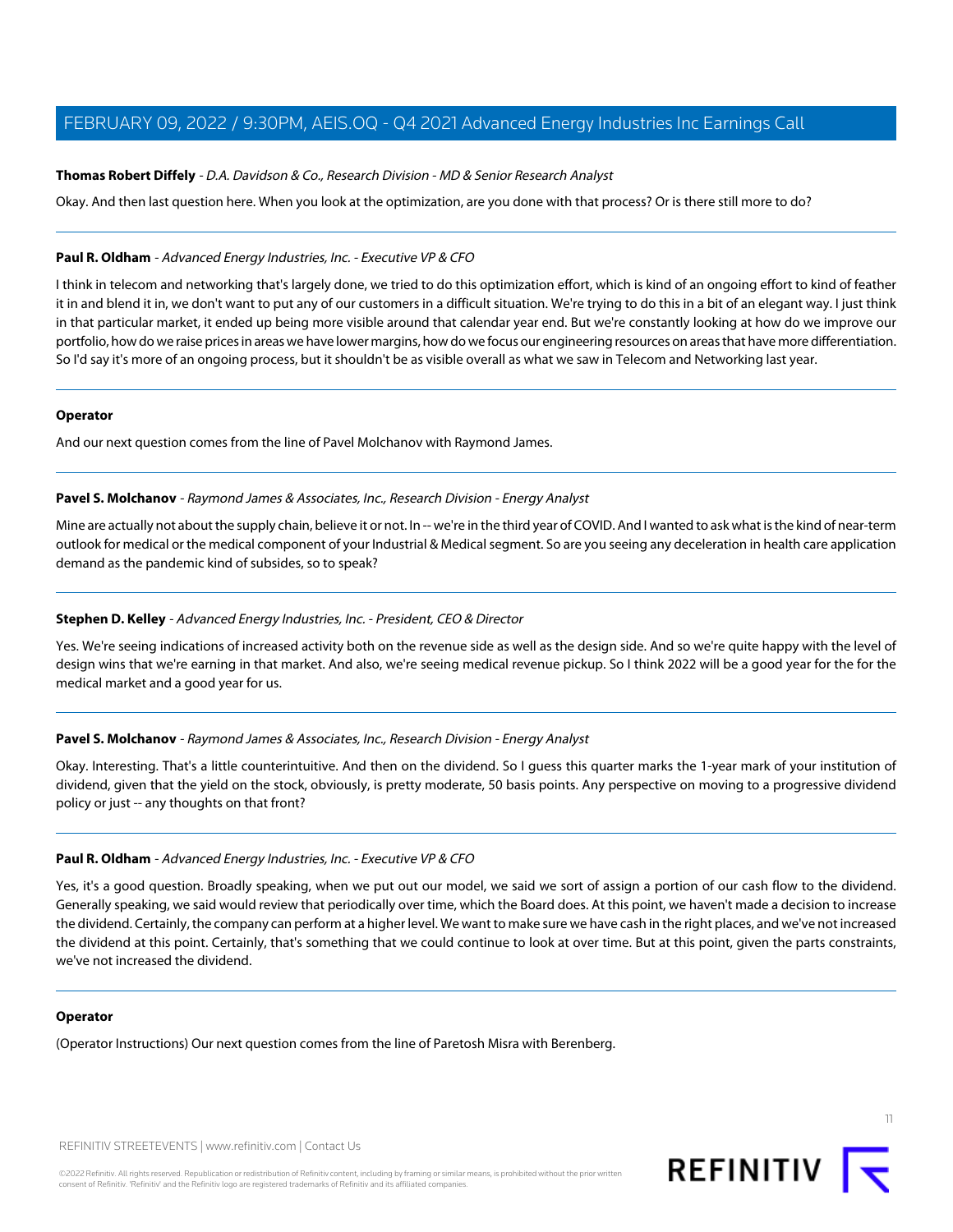#### <span id="page-11-0"></span>**Paretosh Misra** - Joh. Berenberg, Gossler & Co. KG, Research Division - Analyst

So besides some of the supply chain issues that are impacting your margins at the moment, are there actions that are under your control that can potentially help as well, for example, manufacturing footprint optimization and other cost-cut measures?

#### **Stephen D. Kelley** - Advanced Energy Industries, Inc. - President, CEO & Director

I'll make a comment and then turn it over to Paul. I think when you look at our costs, the great majority of the costs are in the bill of materials. And so there's not that much we could do trying to optimize manufacturing footprint that offsets the parts cost. In fact, we don't want to do that because we see a lot of opportunities to expand our manufacturing once the parts shortages are rectified. And so we're probably going the other way. We're probably going to build more capacity. It's relatively cheap. This is a fact we're building boxes and shipping those boxes after we test them. It's not a wafer fab, right? It's not a [clean room] It's relatively inexpensive capacity build.

#### **Paul R. Oldham** - Advanced Energy Industries, Inc. - Executive VP & CFO

Yes, I'll just add a couple of comments. Steve is exactly right. I would add, however, that this environment where you're struggling with full kits is quite disruptive, and it consumes a lot of time on the supply chain side, and it's quite disruptive in the factory. So we do believe that as the environment improves, there continue to be opportunities for us to also improve the efficiency of our operations. And that's something that we continue to focus on. We are carrying some additional cost from a factory that we are exiting in China so that we can have some of that capacity in place. It's not very efficient right now, but it does add ability for us to output more. So I think over time, there will certainly be opportunities for us to improve efficiency.

As it relates to cost, a lot of these increased costs right now, we think, are transitory. They're in the form of these material premiums that we're paying. Unfortunately, we're starting to be able to pass those on. It doesn't help gross margin percent. But over time, those will abate and that should improve our margins significantly. Now there's also some structural inflation in material cost, and we think, by and large, we'll be able to recover that largely through price increases over time. So we do think there's a clear path to get back to our model of gross margins of 40% or better. In fact, we believe we can be very close to that as an exit rate this year, assuming we see some of the abatement we've talked about in the in the supply environment.

#### **Paretosh Misra** - Joh. Berenberg, Gossler & Co. KG, Research Division - Analyst

Got it. And then this new next-generation 48-volt power shelf , how should we think about the potential for that product? How many other competitors can make a similar product?

#### **Stephen D. Kelley** - Advanced Energy Industries, Inc. - President, CEO & Director

I would say we were one of the first out there with a 48-volt power shelf for this level of efficiency and power density. So I think it more than meets the needs of the leading customers in the hyperscale market. So we think we're well positioned with this platform to move forward and to do further customization to meet our customers' needs.

#### **Paretosh Misra** - Joh. Berenberg, Gossler & Co. KG, Research Division - Analyst

Okay. And the last one for me. Just on the CapEx plans for this year, any large project we're flagging?



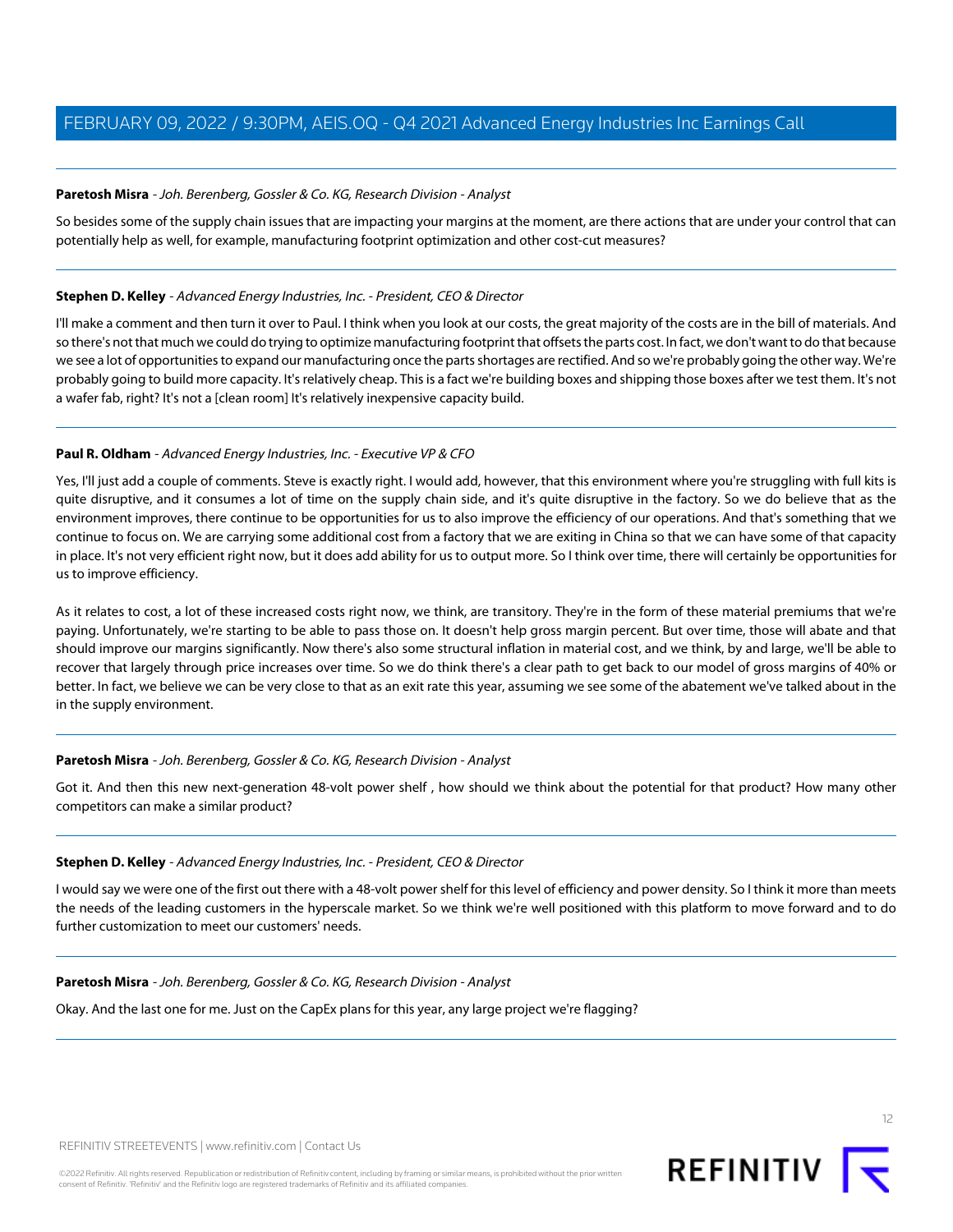#### **Paul R. Oldham** - Advanced Energy Industries, Inc. - Executive VP & CFO

We always have a variety of things. Steve talked about some facility improvement, potentially some capacity increases around equipment. But look, our CapEx needs are pretty low, and I expect we'll stay within our model of 2% to 3%. We don't see anything that would drive us significantly beyond that -- 2% to 3% of revenue.

#### **Operator**

And our next question comes from the line of Steve Barger with KeyBanc Capital Markets.

#### **Robert Stephen Barger** - KeyBanc Capital Markets Inc., Research Division - MD & Equity Research Analyst

I know Industrial & Medical has been a focus for share gains and growth. And as you've gone through this team reorganization, have you seen those order rates accelerate? Or can you talk about book-to-bill rates for I&M versus the other segments or versus prior year, however you want to frame it?

#### **Stephen D. Kelley** - Advanced Energy Industries, Inc. - President, CEO & Director

Yes. We're not ready to get into that level of detail yet, Steve. But what I can say is we have significantly increased the number of engineers designing products for the Industrial & Medical market. So we are seeing increased output already. That's going to continue to increase in the coming quarters. The second thing we've done is really refocus a significant part of our and FAE force on Industrial & Medical applications. And so the pipeline is getting bigger. And we're definitely encouraged because this is really right in our wheelhouse. These are long life cycle, typically sole-source type products, and that's what we're good at.

#### **Robert Stephen Barger** - KeyBanc Capital Markets Inc., Research Division - MD & Equity Research Analyst

Yes. To the extent -- go ahead.

#### **Paul R. Oldham** - Advanced Energy Industries, Inc. - Executive VP & CFO

I was just going to say -- just commenting, Steve, just -- this was a record quarter for Industrial & Medical from revenue. Steve commented that on his prepared remarks. And we also noted that backlog increased again for these products. So clearly, there's a lot of demand. We're winning new positions. And as we get parts, there's a lot of room for revenue growth here.

#### **Robert Stephen Barger** - KeyBanc Capital Markets Inc., Research Division - MD & Equity Research Analyst

Yes. That was my follow-up. For the Industrial side, are you targeting niche manufacturing of really specialty products? Or -- and on the Medical side, is it really medical device manufacturers? Or what's kind of the approach that you're taking?

#### **Stephen D. Kelley** - Advanced Energy Industries, Inc. - President, CEO & Director

Yes. Steve, I would say most of the opportunities here are going to be small and medium-sized opportunities. So we -- it's a lot of singles and doubles in the Industrial & Medical market, but the opportunities last for a long time. So we're able to build upon them at each of these customers. So that's really kind of business it is, and it tends to average up our corporate gross margin. So that's why we've put so much horsepower behind that effort.